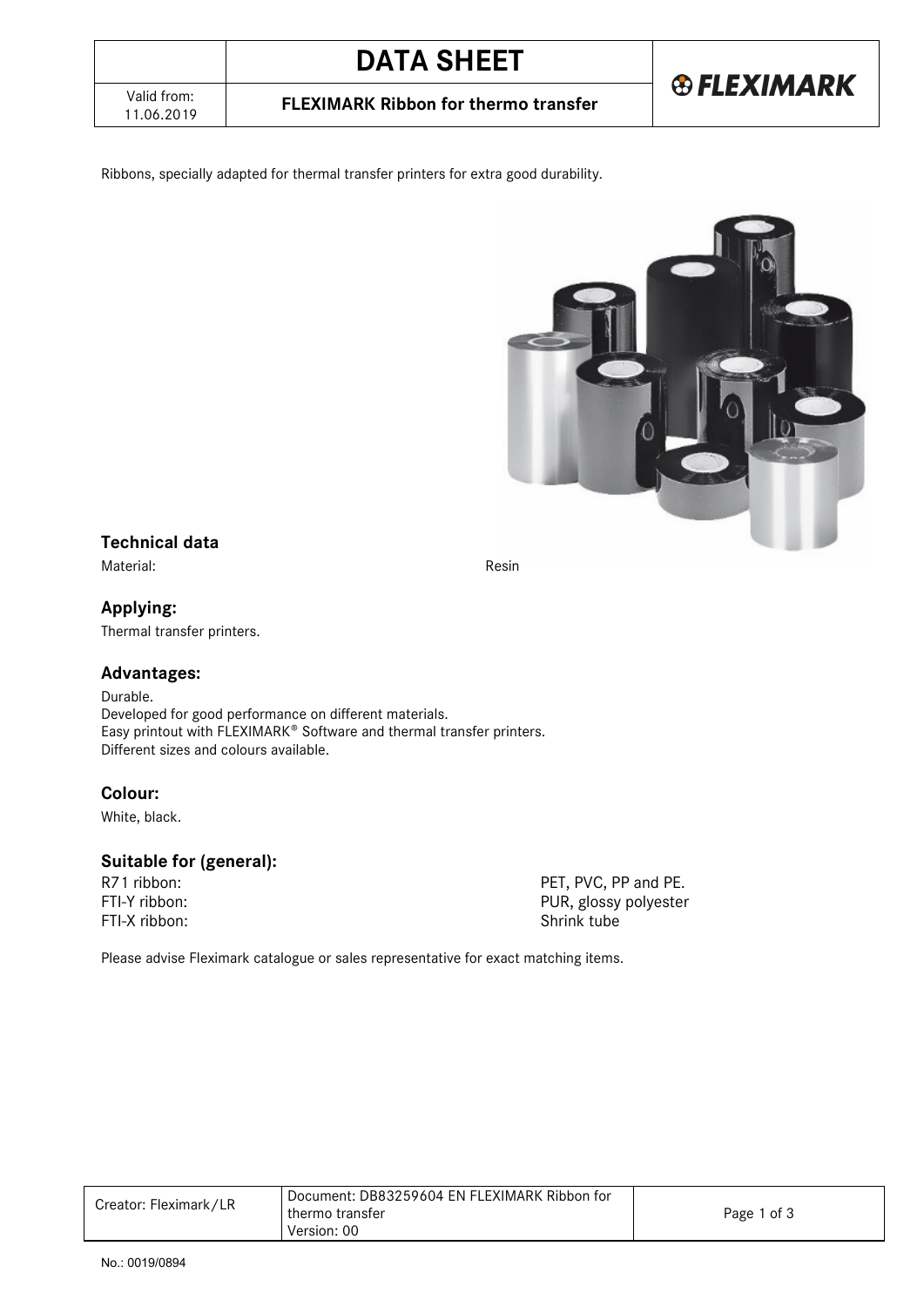**FLEXIMARK Ribbon for thermo transfer** 

## **Product data:**

| E-nummer | <b>LAPP Group</b><br>article No | <b>Article designation</b>            | Width<br>mm | Length<br>meter | Colour       | <b>Units</b> |
|----------|---------------------------------|---------------------------------------|-------------|-----------------|--------------|--------------|
| 1648047  | 83259604                        | FLEXIMARK Ribbon R71 55/360 resin BK  | 55          | 360             | <b>Black</b> |              |
| 1648048  | 83259609                        | FLEXIMARK Ribbon R71 110/360 resin BK | 110         | 360             | <b>Black</b> |              |
| 1648061  | 83260201                        | FLEXIMARK Ribbon FTI-Y 60-360 BK      | 60          | 360             | <b>Black</b> |              |
| 1648060  | 83260200                        | FLEXIMARK Ribbon FTI-Y 110-360 BK     | 110         | 360             | <b>Black</b> |              |
| 1648062  | 83260202                        | FLEXIMARK Ribbon FTI-Y 110x360 WH     | 110         | 360             | White        |              |
| 1648066  | 83260206                        | FLEXIMARK Ribbon FTI-X 60-300 BK      | 60          | 300             | <b>Black</b> |              |
| 1648065  | 83260205                        | FLEXIMARK Ribbon FTI-X 100-300 BK     | 60          | 300             | <b>Black</b> |              |
| 1635111  | 83260260                        | FLEXIMARK Ribbon FTI-X 55x300 WH      | 55          | 300             | White        |              |
| 1635113  | 83260261                        | FLEXIMARK Ribbon FTI-X 110x300 WH     | 110         | 300             | White        |              |
| 1635245  | 83259607                        | FLEXIMARK Ribbon CR74 110x300 RD      | 110         | 300             | Red          |              |

## **Related products**

FLEXIMARK<sup>®</sup> ribbon is used with CAB thermal transfer printers (available in our assortment). To make the printing process more efficient, the usage of FLEXIMARK® Software, label software for printing marking systems, is recommended (included when purchasing printer from Fleximark AB). It is important to choose the right ribbon for the right marking.







| Creator: Fleximark/LR | Document: DB83259604 EN FLEXIMARK Ribbon for<br>thermo transfer<br>Version: 00 | Page 2 of 3 |
|-----------------------|--------------------------------------------------------------------------------|-------------|
|-----------------------|--------------------------------------------------------------------------------|-------------|